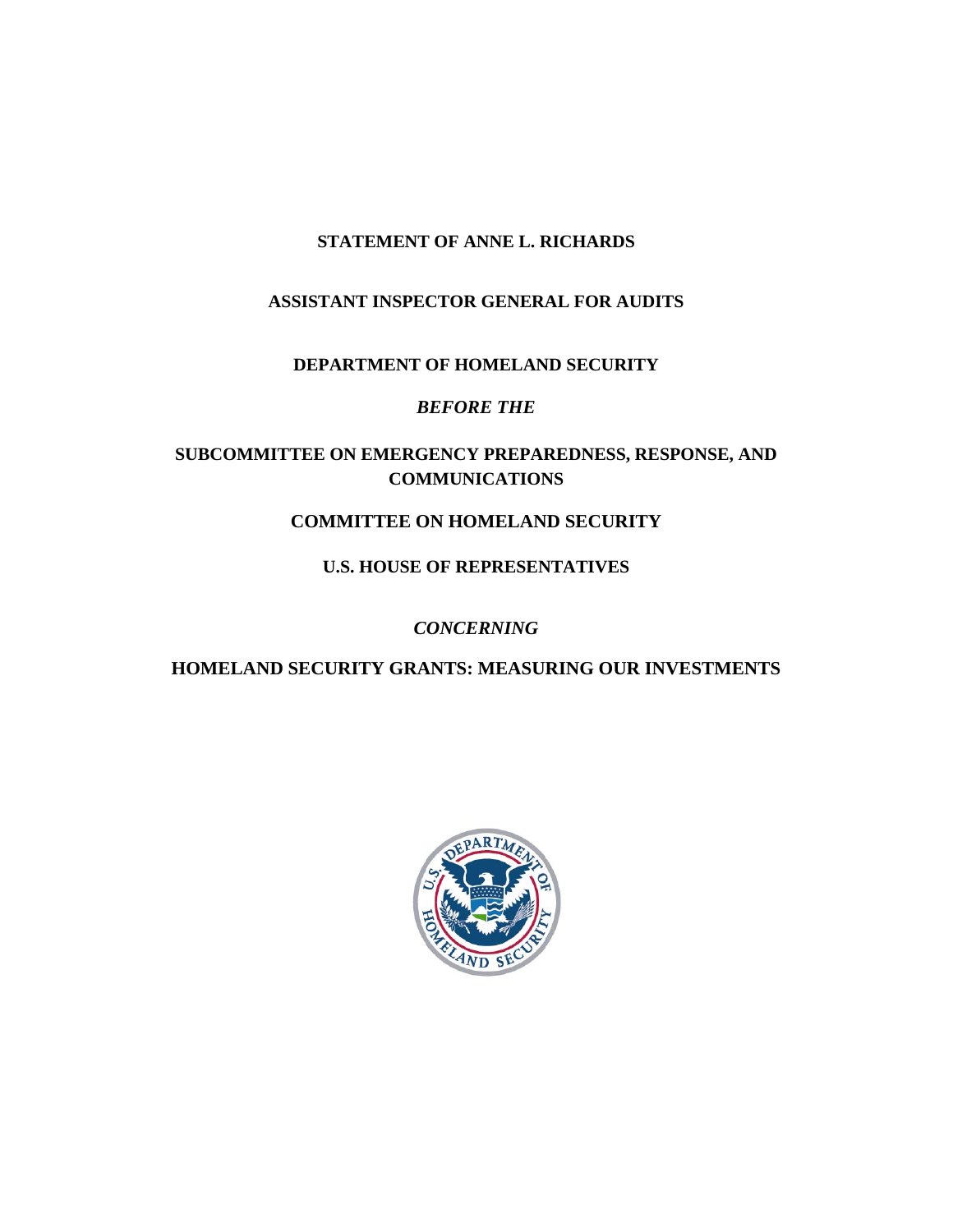Good morning Chairman Brooks, Ranking Member Payne, and Members of the Subcommittee:

I am Anne Richards, Assistant Inspector General for Audits at the Department of Homeland Security (DHS) Office of Inspector General (OIG). Thank you for inviting me to testify today on the Homeland Security Grant Program (HSGP).

HSGP provides funds to State, territory, local, and tribal governments to enhance their ability to prepare for, prevent, protect, respond to, and recover from terrorist attacks, major disasters, and other emergencies. Within DHS, the Federal Emergency Management Agency (FEMA) administers HSGP, which is an important part of the administration's larger, coordinated effort to strengthen homeland security preparedness. The program includes several interrelated Federal grant programs that fund a range of preparedness activities, including planning, organization, equipment purchase, training, and exercises, as well as management and administration. Under HSGP, the State Homeland Security Program (SHSP) provides financial assistance to States and U.S. territories for these activities, and the Urban Areas Security Initiative (UASI) provides funding to high risk urban areas for the same types of activities.

Since 2007, DHS OIG has audited States and urban areas to determine whether they have implemented their HSGP grants efficiently and effectively, achieved program goals, and spent funds according to grant requirements. In FY 2012, we completed audits of 13 States, 1 territory, and 2 urban areas: Arizona, Arkansas, Colorado, Florida, Georgia, Kansas, Louisiana, Michigan, Minnesota, Montana, New Mexico, Ohio, Oklahoma, U.S. Virgin Islands, Utah (urban area only), and Washington (urban area only). In total, as of March 2013, we have completed audits on HSGP grant management in 34 States and 1 territory (U.S. Virgin Islands), some of which included urban areas; we have 15 ongoing audits.

Through our audits, we determined that the States complied with applicable laws and regulations in distributing and spending their awards. However, we noted several challenges related to the States' homeland security strategies, obligation of grants, reimbursement to subgrantees for expenditures, monitoring of subgrantees' performance and financial management, procurement, and property management.

#### Homeland Security Strategies

Many States' homeland security strategies did not include specific goals and objectives and were outdated. According to DHS guidance, States that receive HSGP grants are to create and use strategies aimed at improving preparedness and response to natural and manmade disasters. The goals and objectives in these strategies should be specific, measurable, achievable, resultsoriented, and time-limited. However, the goals and objectives in many strategies were too general for States to use to effectively measure their performance and progress toward improving preparedness and response capabilities. In addition, because some States did not update their strategies, they did not reflect the most current priorities, risks, needs, and capabilities. Using outdated strategies can also hamper decision-making on future expenditures.

In our audits completed in FY 2012, we noted that the homeland security strategies for Arkansas, Florida, Georgia, Kansas, Louisiana, Minnesota, Montana, New Mexico, U.S. Virgin Islands,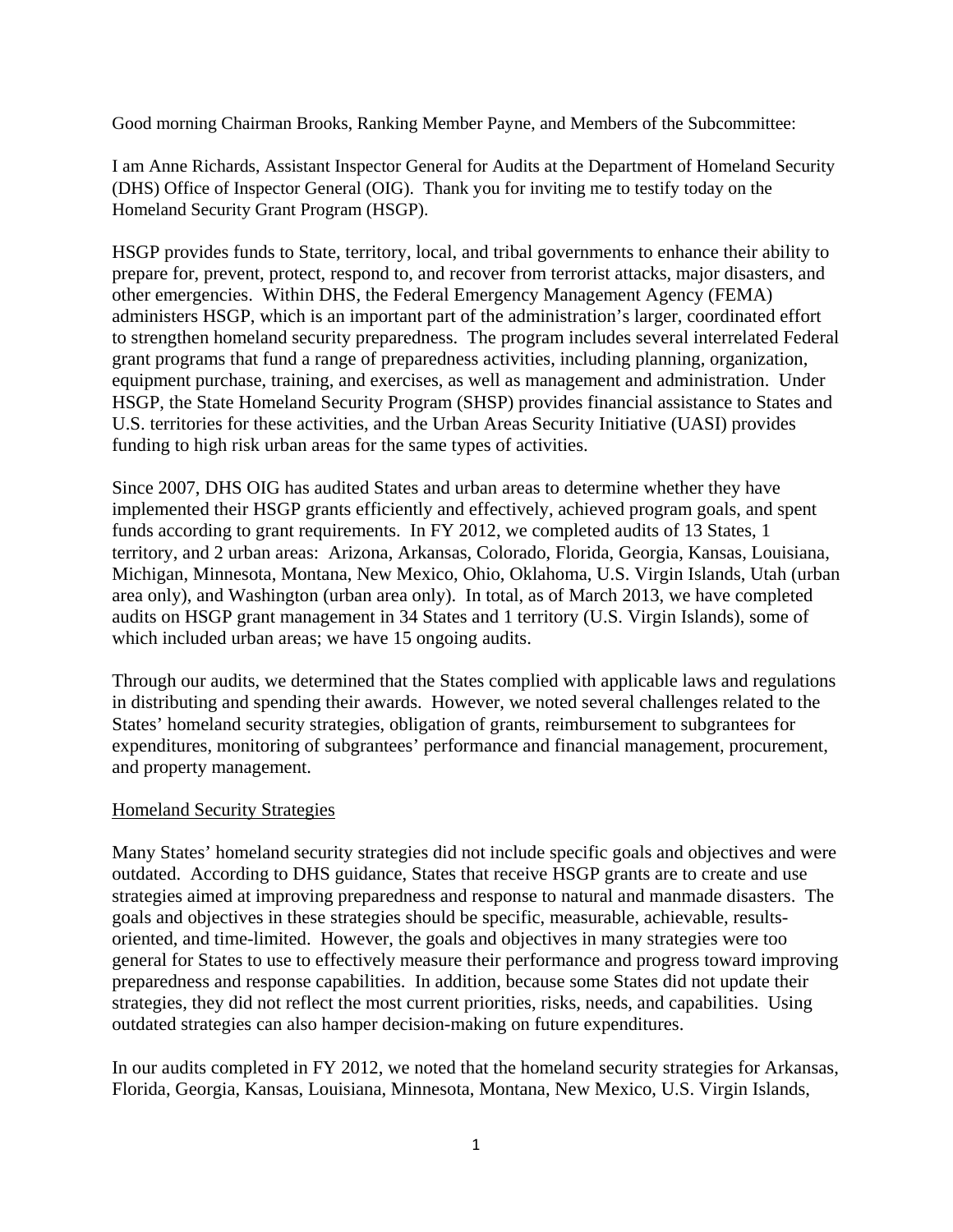and Washington did not include some or all of the elements necessary for a successful strategy, such as specific, measurable, achievable, results-oriented, and time-limited goals and objectives.

Minnesota and New Mexico also had outdated strategies. For example, Minnesota's homeland security strategy was last updated January 18, 2008, but referred to a comprehensive risk, capabilities, and needs assessment completed in October 2003. According to the strategy, a needs assessment was to have been updated in 2006, but it had not been. New Mexico developed a *3-Year Domestic Preparedness Strategy* in January 2003 that did not contain current and specific goals, objectives, and performance measurements and was never updated. FEMA requested an update in FY 2005, and New Mexico developed a draft, but it was never approved.

### Obligation of Grant Funds

Our audits also showed that States did not always obligate HSGP grants to subgrantees in a timely manner. In many cases, it took months for State grantees to obligate grant funds. By not obligating funds promptly, grantees may have increased subgrantees' administrative costs. They may have also hindered the subgrantees' ability to complete projects and deliver needed equipment and training, which could ultimately put preparedness and response capabilities at risk. In addition, some State grantees did not promptly reimburse subgrantees for their grant expenditures.

In 2012, we found that Arkansas, Florida, and Georgia did not obligate funds to their subgrantees in a timely manner. In Arkansas, there was a lapse of 137 to 1,031 days between required obligation and availability of funds during FYs 2008 to 2010. Florida had some instances during FYs 2007 and 2008 in which funds were obligated more than 400 days after the award date, and in FY 2009, the State obligated funds from 44 to 101 days late. Georgia did not make funds available for expenditure to subgrantees until as many as 261 days after the required date.

Additionally, in FY 2009, Florida did not adequately calculate and award SHSP funds designated for local jurisdictions. Rather than following FEMA program guidance to separately obligate at least 80 percent of SHSP and UASI funds within 45 days of receipt, Florida combined the funds, and from the total, allocated 80 percent to local jurisdictions. This method resulted in less than 80 percent of the SHSP award being obligated to local recipients. The difference equated to approximately \$2.9 million that local jurisdictions could have used to complete critical projects.

During FYs 2008 through 2009, New Mexico withheld \$2.5 million in SHSP grant funds from local units of government to provide training and exercises. By withholding a portion of the grant funds, the State obligated less than the required amount to local units.

In FY 2007, 24 subgrantees and 4 State agencies we visited in Ohio did not receive grant awards until an average of 8 months after the State obligated the grant funds. For FY 2008, delays increased to an average of 10 months (between 6 and 30 months); for FY 2009, they increased to an average of 11 months. Four subgrantees did not receive FY 2009 grant awards by May 15, 2011—19 months after Ohio reported to FEMA that these funds were obligated. Eighteen of the 28 grant recipients requested an extension to the grant performance period because they needed more time to complete planned procurements and obtain reimbursements.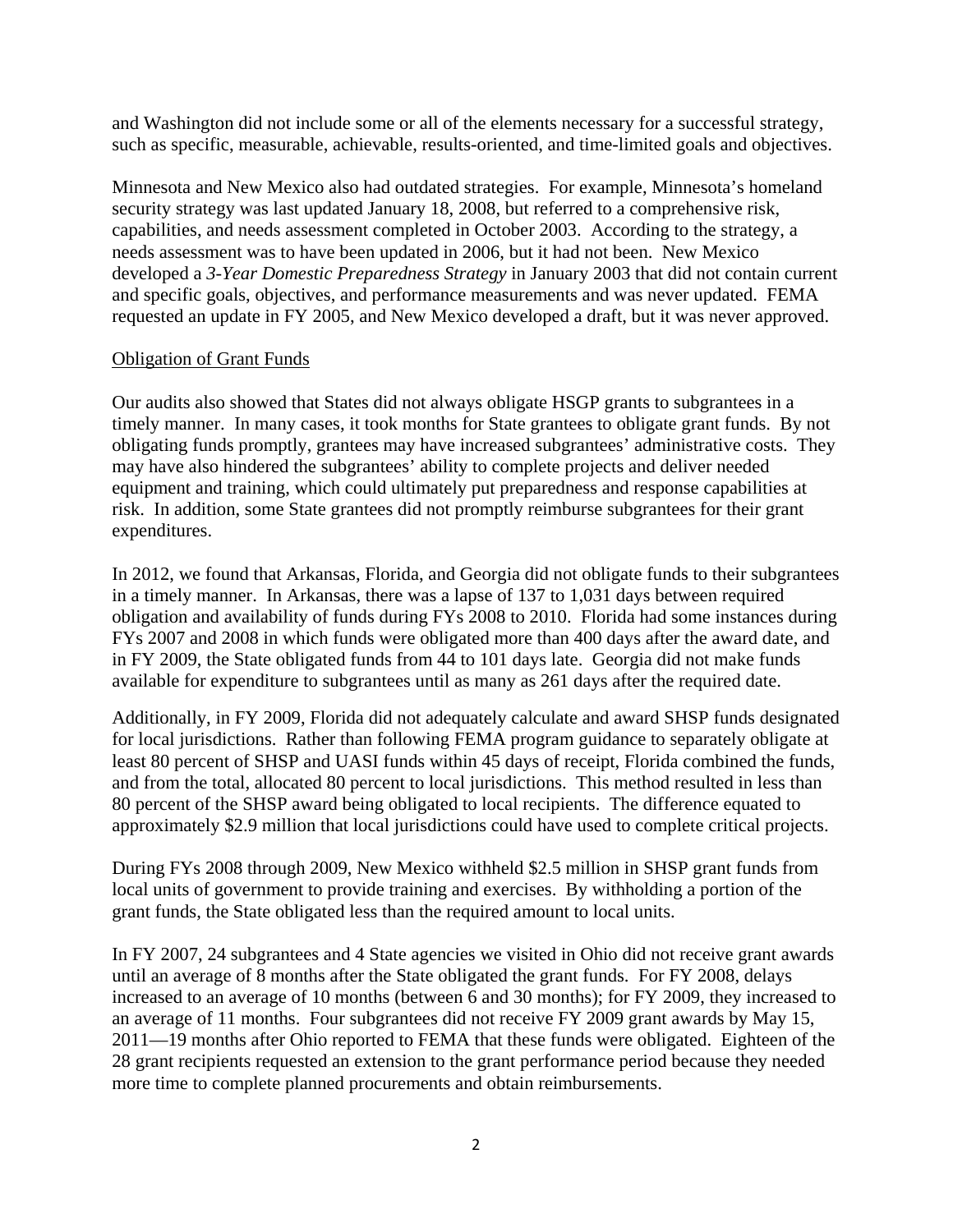Ohio did not always make payments to subgrantees for grant expenditures in a timely manner. A sample of 55 payment requests showed payments were made anywhere from 13 to 89 days after the requests were submitted to the State. As a result, local funds were often not reimbursed in a timely manner and vendors were not always paid timely for goods and services.

### Monitoring of Subgrantees' Performance and Financial and Management

Many HSGP grantees did not adequately oversee subgrantees' performance or measure their progress toward achieving objectives and goals, nor did they always adequately monitor subgrantees' financial management of grants. Inadequate assessment of subgrantees' performance and progress may have limited the States' ability to assess capabilities and gaps and take corrective actions to improve them. Without performance monitoring, States cannot be certain that they have met program goals and used funds to enhance capabilities, rather than wasting them by not addressing deficiencies. The States also could not ensure that subgrantees' funding requests were aligned with real threats and vulnerabilities. By not adequately overseeing subgrantees' financial management practices, States may not have been fully knowledgeable about the subgrantees' financial status. Further, the States could not ensure that subgrantees were using funds efficiently and effectively and complying with Federal and State regulations in administering grants.

In our FY 2012 audits, we determined that nine States needed to improve their monitoring of grant performance and subgrantees' adherence to Federal and State regulations because they did not have procedures to ensure that subgrantees consistently tracked what they accomplished with grant funds, did not always ensure compliance with Federal laws and regulations, or had limited oversight. FY 2012 audits also showed that States needed to improve their financial management practices, performance and financial reporting, transfer of grant funds, management and administrative costs, or grant expenditure reviews.

Arizona and New Mexico did not have procedures to track grant performance. Arizona did not ensure that subgrantees prepared After-Action Reports and Improvement Plans, which are critical to documenting weaknesses identified by exercises and to track corrective actions. New Mexico did not have a system, process, or qualified personnel to track accomplishments resulting from grant funds. Personnel were not trained on measuring improvement in preparedness, and the State had not hired additional personnel to address this function.

Washington had not implemented an assessment process to measure improvements in preparedness. Each year, the State reassessed its priorities without considering improvement in performance and attainment of objectives in prior years. It had not fully used FEMA's Target Capabilities List to measure improvements and identify gaps.

Arkansas monitored subgrantees through desk reviews of budgets, payments, an inventory database, and After-Action Reports, which did not always ensure subgrantee compliance with Federal laws and requirements. No subgrantee reviews were conducted during FYs 2008 through 2010. Consequently, some grant funds were being used for other than the intended purposes.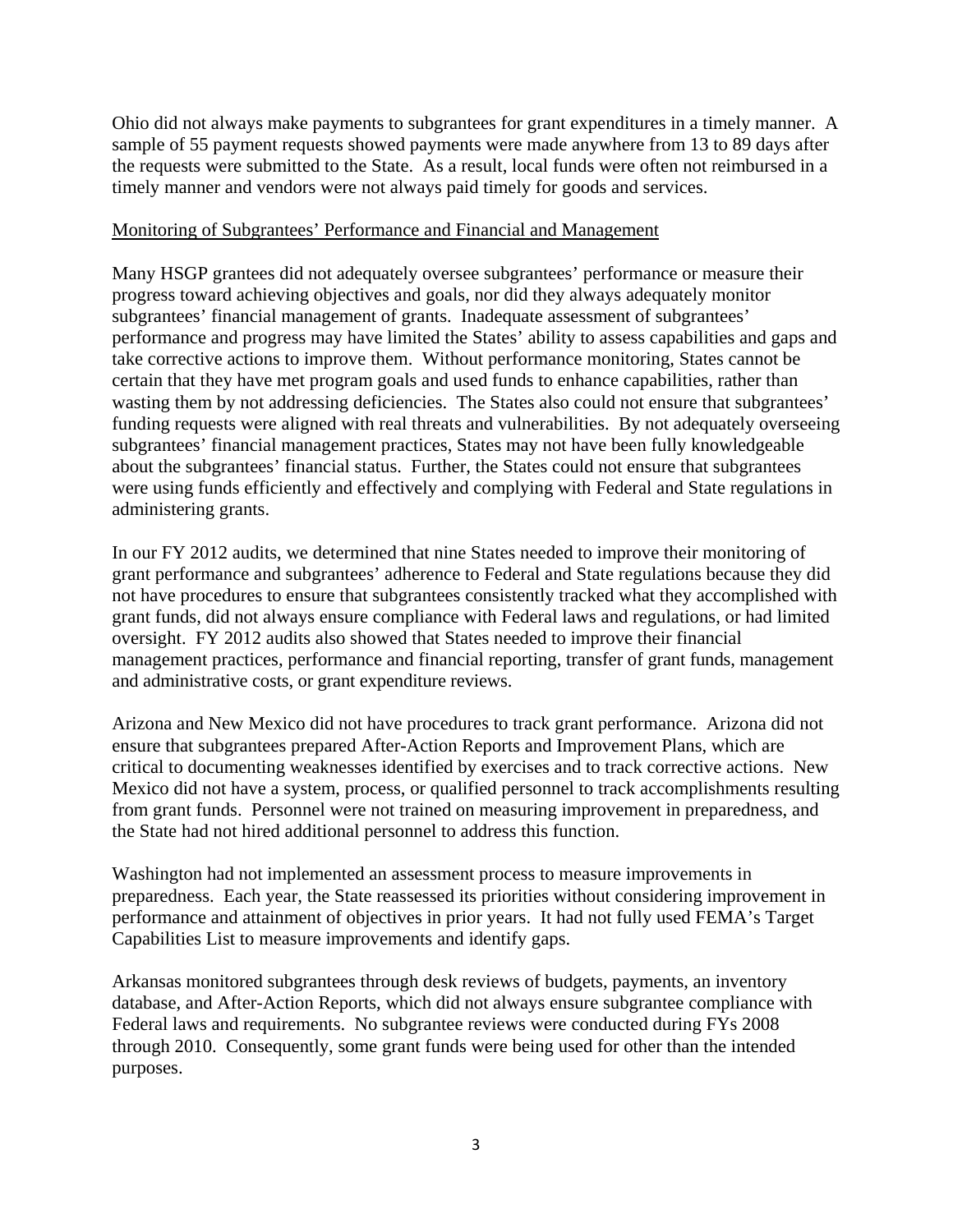Colorado's guidance to subgrantees did not provide sufficient grant administration information or program support to ensure compliance with Federal requirements. With the exception of activities such as grant reimbursement requests and modification procedures, Colorado's written guidance did not adequately describe its expectations, methodologies, or functional administration requirements. Also, its guidance did not address requirements to ensure segregation of duties, nor did it suggest methods to accomplish such segregation.

result in a fully developed multiyear training plan. Louisiana did not have adequate oversight to ensure that subgrantees complied with all Federal requirements. Louisiana's monitoring processes were not sufficient to identify subgrantees' noncompliance with Federal financial and equipment-related requirements. Of the 17 subgrantee financial records reviewed, five did not include required information such as records of expenditures, obligations, unobligated balances, and liabilities. In addition, the New Orleans urban area did not have a regional multiyear training and exercise plan, but instead relied on a University of New Orleans consortium to develop a plan. However, the consortium was abolished in 2009 because of budget shortfalls. In December 2010, Texas A&M University selected New Orleans as a pilot site for its Training Needs Assistance Project, which should

Minnesota did not adequately monitor subgrantee activities for FYs 2007 through 2009. Its monitoring was limited, and the State did not have subgrantee program performance monitoring policies and procedures until December 31, 2009.

Montana had minimal oversight through periodic contact with subgrantee staff, review of subgrantee grant applications, and processing of reimbursement requests. According to State officials, subgrantee site visits were not made during the grant years reviewed. There were other weaknesses in the State-required subgrantee progress reports that described the activities, difficulties, and use of funding during the period. For example, Montana's FY 2007 interoperability investment justification requested \$3.7 million to meet five milestones; however, the progress reports for this grant did not indicate how well the funds were being spent, nor did the reports discuss the progress toward meeting particular milestones. Therefore, Montana funded activities without knowing the extent that prior funds had on the subgrantee's ability to meet specific program goals.

Oklahoma did not adequately document and analyze performance data related to accomplishing its homeland security strategy goals and objectives. The State did not always collect information on the progress of ongoing projects and did not always document progress in a manner that facilitated ongoing analysis and review.

In FY 2012, our audits also showed that the States needed to improve their financial management practices, performance and financial reporting, transfer of grant funds, monitoring of management and administrative costs, and grant expenditure reviews.

Montana did not comply with Federal grant financial management requirements. The State had incomplete subgrantee file information for award letters and supporting documentation for reimbursement requests. In addition, the State Administrative Agency did not adequately cooperate with the supporting administrative office responsible for paying subgrantee invoices.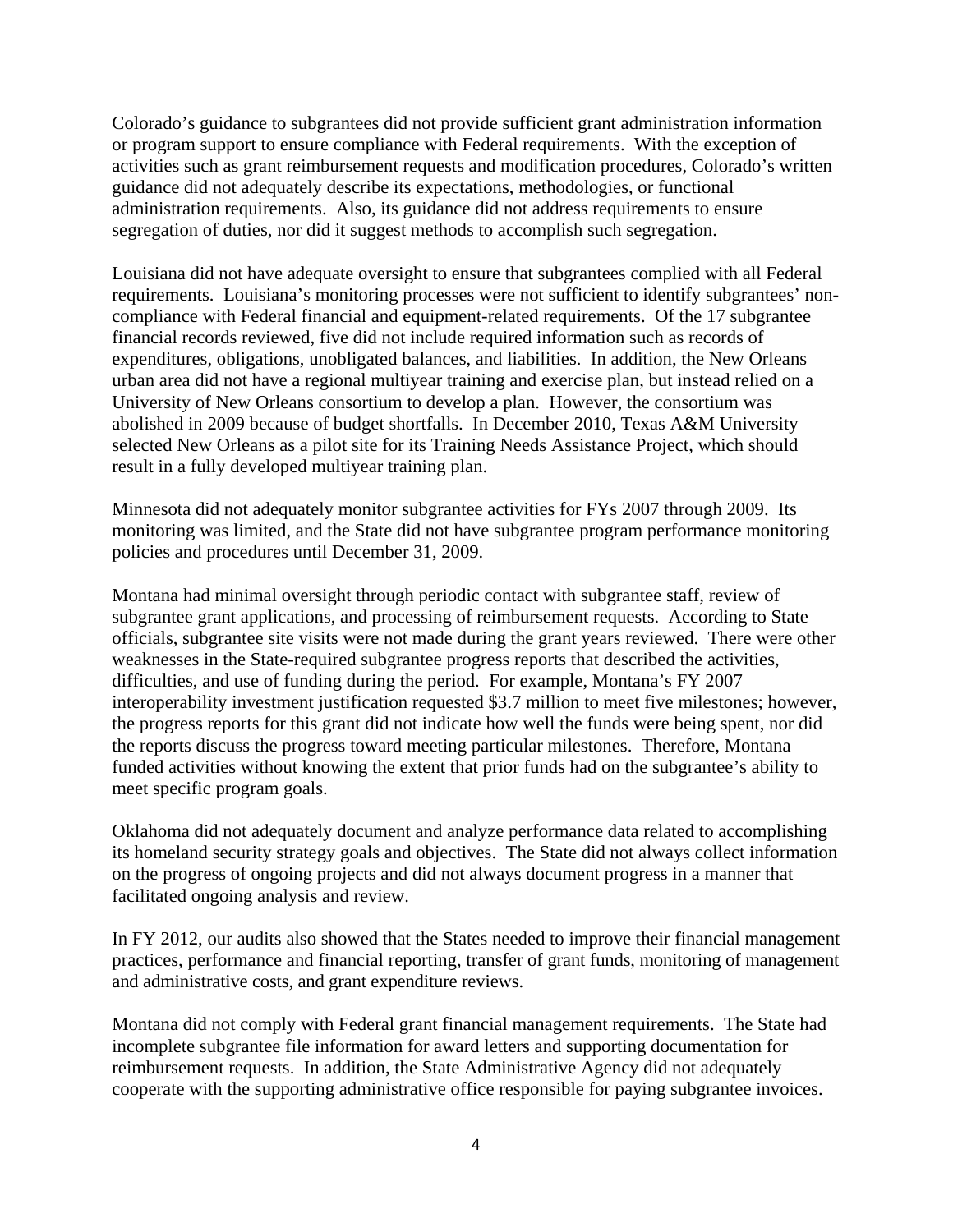Montana had missing grant award letters totaling \$477,000 out of \$3.4 million in awards selected for testing, had difficulty reconciling subgrantee award amounts with expenditures, and did not have supporting documentation for subgrantee reimbursement requests totaling \$938,601. Because the State Administrative Agency did not manage all its grants to subgrantees, it could not determine the actual status of SHSP grant funding.

In New Mexico, one subgrantee paid funds to a vendor for a data management system upgrade and related equipment before it received the services and equipment. The subgrantee advanced a total of \$99,250, or 63 percent of the total contract price of \$157,620. New Mexico reimbursed the subgrantee for the amount advanced to this vendor; however, as of the date of our audit testing, the upgrades and equipment had not been received. We questioned the \$99,250 that the subgrantee advanced.

Minnesota subgrantees did not submit timely State-required quarterly financial status reports and did not always submit State-required quarterly progress reports. Minnesota relied on subgrantee financial and progress information to generate the statewide financial status documents and determine the progress being made in using grant funds. Yet, five financial status reports exceeded the quarterly reporting requirement, with one report covering 28 months. In addition, 5 of the 22 subgrantees we visited did not submit progress reports from October 1, 2007, through June 30, 2010. For example, one subgrantee received \$1.69 million of grant funds in FY 2007 and had spent \$1.687 million by June 30, 2010, but in that time it had not submitted any progress reports.

New Mexico did not submit timely and accurate Biannual Strategy Implementation Reports and Financial Status Reports to FEMA. Of the 12 Biannual Strategy Implementation Reports submitted, 11 were submitted 24 to 1,003 days late, and the amounts included in these reports were not accurate. Additionally, 8 of 27 Financial Status Reports were submitted late.

In FYs 2009 and 2010, Utah changed the scope of several projects by transferring approximately \$2.3 million in UASI grant funds between projects without prior approval from FEMA. Although the grant guidelines allowed these types of expenditures, FEMA should have ensured that the State Administrative Agency submitted budget change requests for all funding transfers between projects. This would help to ensure that items purchased did not exceed approved amounts and were allowable under the grant guidelines.

Kansas and New Mexico did not identify and validate management and administrative costs in accordance with Federal and State requirements. A Kansas fiscal agent representing six of the seven homeland security regions could not provide supporting documentation for any of the \$197,532 in management and administrative costs submitted to and reimbursed by the State from FY 2008 through October 2011. Kansas decided to reimburse the fiscal agent for the maximum allowable amount of management and administrative costs without requiring support for these costs.

New Mexico allocated \$195,735 as management and administrative costs in FY 2009, which was the 3 percent maximum allowed to the State. However, the State did not provide detailed costs for the \$195,735 and spread the amount among various budget line items without sufficient supporting documentation.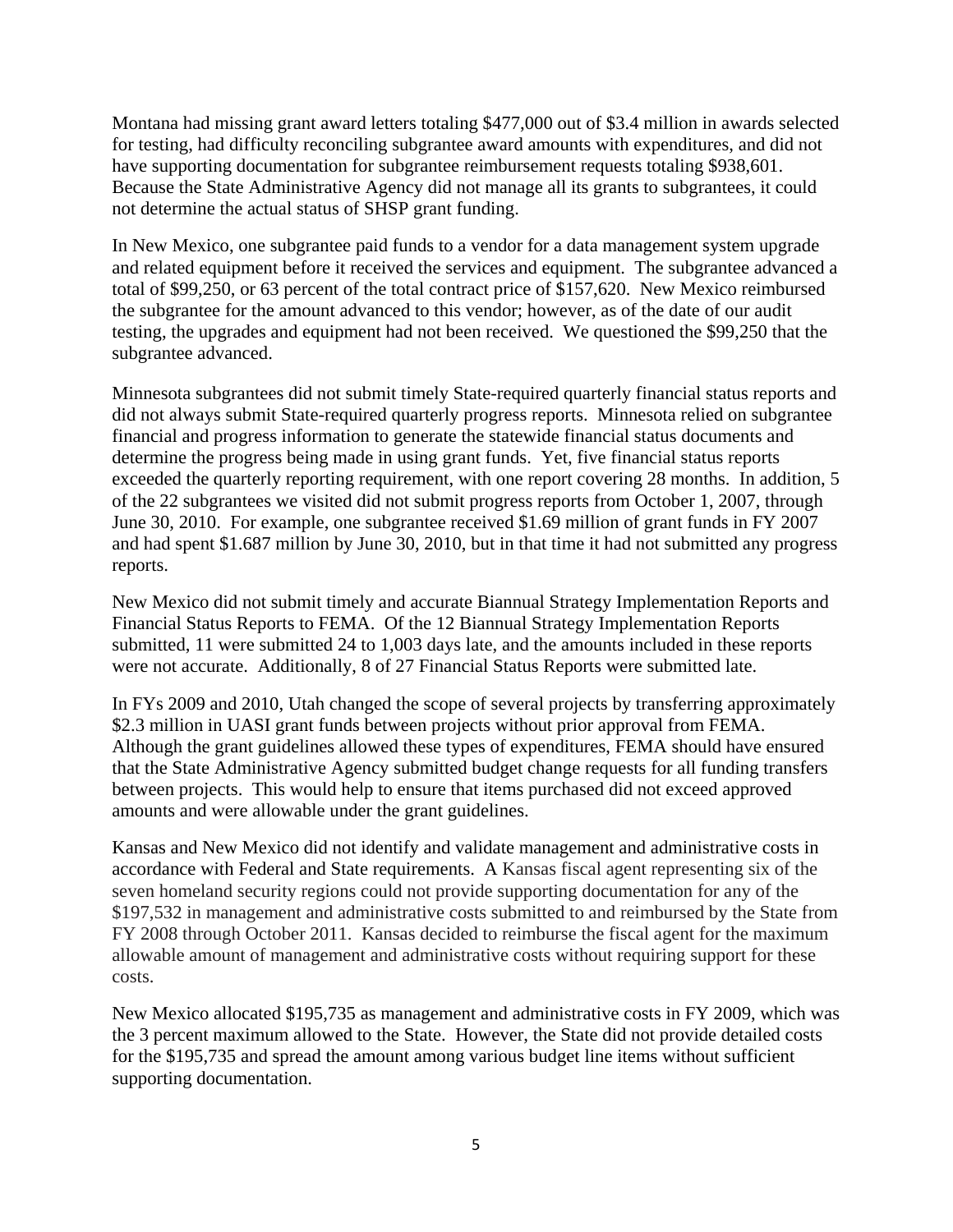Minnesota did not have written policies and procedures to guide its financial review and did not always have documentation to support reimbursement approvals. As a result, the State could not ensure that grant expenditures were allowable, allocable, authorized, and in accordance with grant requirements. In two instances, approved reimbursement requests did not include invoices: (1) \$392,000 for hand-held digital portable radios, and (2) \$64,000 for a wireless x-ray system. Even though invoices were subsequently obtained from the subgrantees, the State Administrative Agency should not have approved the reimbursements without the appropriate documentation.

#### Compliance with Procurement Regulations

In some audits that we conducted since 2007, we identified subgrantees that did not fully comply with Federal and State procurement regulations. For example, in our FY 2012 audits, we identified subgrantees that did not comply with Federal regulations because they did not obtain an adequate number of bids, did not properly justify sole source procurements, or did not conduct a cost analysis as required for a non-competitive procurement. As a result, the States could not always be assured that subgrantees made fully informed decisions on contract awards, and that they had selected the best offerors.

In Arkansas, 14 of 18 subgrantees did not (1) obtain an adequate number of qualified quotes or formal bids, (2) conduct a cost analysis, or (3) justify sole source procurements. Of the 114 reviewed transactions, we questioned more than \$1.2 million in 63 transactions for issues related to rate quotes, cost analysis, sole source justifications, and formal bidding.

Georgia and some of its subgrantees did not follow Federal regulations for equipment and services procured using grant funds. For example, a subgrantee awarded a noncompetitive contract for \$2.2 million to purchase communications equipment without a sole source justification. In another example, a contractor awarded a subcontract for \$450,000 to a local university to update an inventory of food systems within the State, also without a sole source justification for awarding a noncompetitive subcontract. Although both the contractor and subcontractor were State entities and therefore exempt from Federal competitive bidding requirements, Georgia law requires competitive bidding for this particular procurement.

Ohio did not ensure that subgrantees followed Federal regulations for equipment and services procured with HSGP funds. Although other sources were available, Ohio made 76 noncompetitive procurements of the 85 procurements reviewed. Subgrantees did not prepare cost or price analyses for any of the procurements. Five of the 76 noncompetitive procurements from Ohio were specifically identified as sole source by the purchasing agent, and local procedures were followed to obtain approval.

Also in Ohio, 55 purchases from suppliers on its State Term Schedules may have met Ohio competition requirements; however, these purchases did not meet Federal procurement standards for fair and open competition for purchases in excess of \$100,000. State Term Schedules are lists prepared and maintained by the Ohio Department of Administrative Services of approved manufacturers with products offered at "best prices" and specific State-required terms. Competition is not part of the process for suppliers to be placed on the State Term Schedules. Federal regulations require that all prequalified lists of persons, firms, or products that are used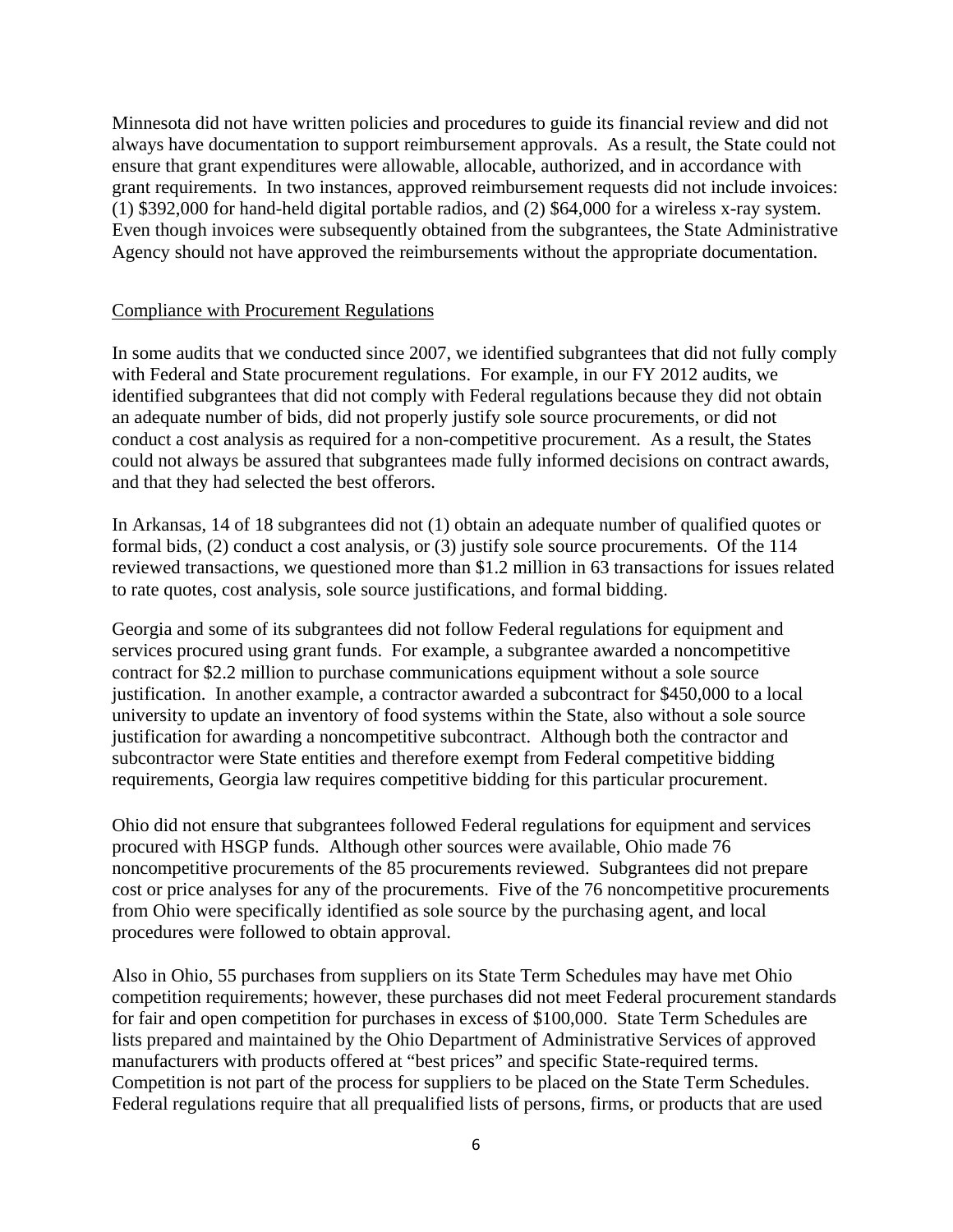in acquiring goods and services be current and include enough qualified sources to ensure maximum open and free competition. The items on the State Term website are not necessarily the best value, but rather are a list of suppliers that have qualified their products for the State Term Schedules.

### Property Management

During our audits, when conducting our onsite visits, we identified weaknesses in property management. Not all subgrantees were regularly inventorying grant-funded equipment. In addition, subgrantees did not always maintain accurate, complete, and up-to-date property records; did not always include required details in inventory documentation; and did not always properly mark grant-funded equipment as required by DHS. Without adequate property management, States and subgrantees may not be able to make certain that they have the necessary equipment, make well-informed decisions on future equipment needs, and prevent duplicative purchases. Proper inventory practices also help safeguard against loss, damage, and theft. Of the 16 States we audited in FY 2012, six had property management weaknesses, including physical inventories that had not been completed and inaccurate, incomplete, and missing property records. One State did not enforce the requirement for subgrantees to establish and maintain effective control and accountability systems.

One subgrantee in Colorado did not properly mark equipment purchased with grant funds, did not enter some items on the inventory control sheet, and did not follow-up with subrecipients to ensure that they had received equipment. Another subgrantee had difficulty providing an equipment list that correlated to our FYs 2007–2009 grant review period. At another location, listed property was assigned to individuals who did not have custody of the property. One subgrantee did not maintain an equipment list.

In Louisiana, 7 of 16 subgrantees' equipment property records did not include pertinent information such as acquisition dates, serial numbers, cost, or location.

Montana subgrantees did not always maintain property management records in accordance with Federal requirements. Property record requirements were not being followed at 14 of 22 subgrantees.

Oklahoma and Utah did not ensure that equipment purchased with grant funds was properly identified as such to help deter theft or unauthorized use. In Oklahoma, 9 of 28 locations had various items such as interoperable equipment, emergency response vehicles, and surveillance cameras not labeled as purchased with grant funds. In Utah, none of the items reviewed was marked.

Minnesota did not enforce the requirement that subgrantees establish and maintain effective control and accountability systems to (1) safeguard property procured with HSGP grant funds or (2) provide assurances that the property was used solely for authorized purposes.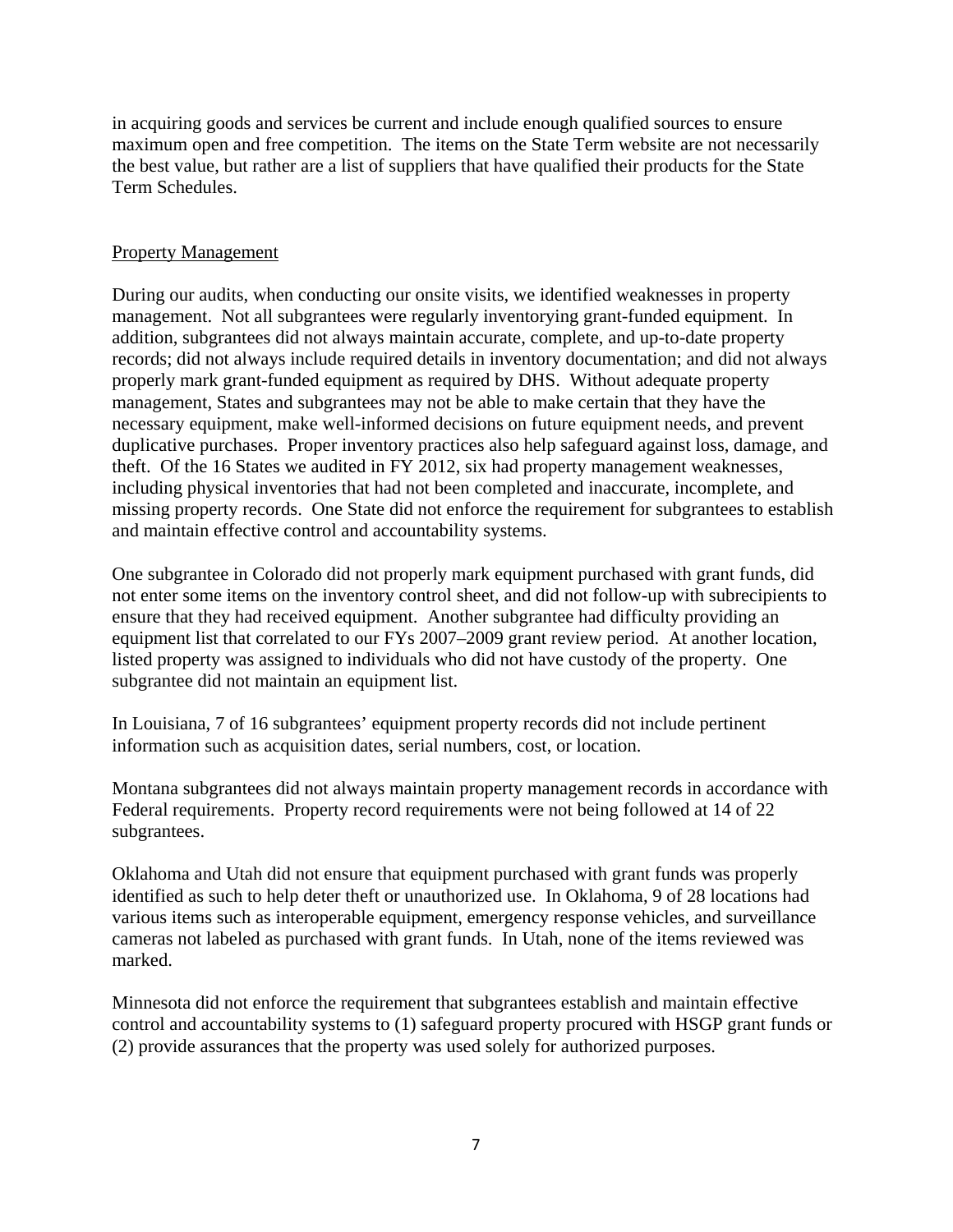### U.S. Virgin Islands as a High-Risk Grantee

In January 2012, we issued *The U.S. Virgin Islands Management of State Homeland Security Program Grants Awarded During Fiscal Years 2007 through 2009.* This audit, conducted by Foxx & Company, included a review of approximately \$4.6 million in SHSP grants awarded to the U.S. Virgin Islands during FYs 2007 through 2009. We determined that the U.S. Virgin Islands did not efficiently and effectively administer its grant program according to guidance and regulations. We identified eight areas for improvement: strategic goals and objectives, sole source procurement and management of contract deliverables, financial management documentation, property management controls and accountability, use of purchased equipment, procurement of training, personnel time charges, and filing of financial reports. As a result of these issues, we questioned nearly \$1.3 million in claimed costs for specific items. Furthermore, we considered the entire \$3.4 million in funding granted to the U.S. Virgin Islands in FYs 2007 through 2009 as potential questioned costs until the territory could provide adequate support for the funds. Because of the numerous problems we noted in our audit, we determined that FEMA should consider classifying the U.S. Virgin Islands as a high-risk grantee. FEMA concurred with our 22 recommendations for improvements which, if implemented, would help strengthen program management, performance, and oversight.

### FEMA Monitoring of HSGP Grantees

As a result of our audits, we have recommended that FEMA work with the States to improve HGSP management. FEMA concurred with almost all of our recommendations and has either coordinated with the State Administrative Agencies to implement them or taken steps to implement them. Although we audited the States' management of HSGP awards rather than FEMA's program management, we noted that FEMA could strengthen HSGP by issuing better guidance to the States on strategic planning, which would in turn improve the States' performance measurement and progress toward achieving their goals and objectives. For example, in our February 2013 report, *Kentucky's Management of State Homeland Security Program and Urban Areas Security Initiative Grants Awarded Fiscal Years 2008*‐*2010,* we recommended that FEMA issue guidance to HSGP grantees to periodically update strategic plans and include goals that align with current National Preparedness Guidelines. According to officials in FEMA's Grant Programs Directorate, the National Preparedness Directorate was expected to issue updated guidance in the summer of 2013.

In the past, FEMA has had challenges monitoring its grant programs. Specifically, the component's financial and programmatic monitoring plans did not ensure that it could properly monitor all grantees with increased risk. However, FEMA has taken steps to improve its grant monitoring process by issuing a comprehensive and integrated risk-based monitoring plan.<sup>1</sup> As we noted in our February 2013 report, *FEMA's Use of Risk-based Monitoring for Grantee Oversight*, FEMA's plans from the prior fiscal year did not specify using risk indicators to select grantees to monitor. Instead, the component relied on legislative mandates, random sampling, and subjective judgment to select grantees. Although the FY 2013 financial and programmatic monitoring plan covers all of FEMA's grants, the component still plans to select random samples

 <sup>1</sup> *Fiscal Year 2013 FEMA Monitoring Plan*, October 2012*.*